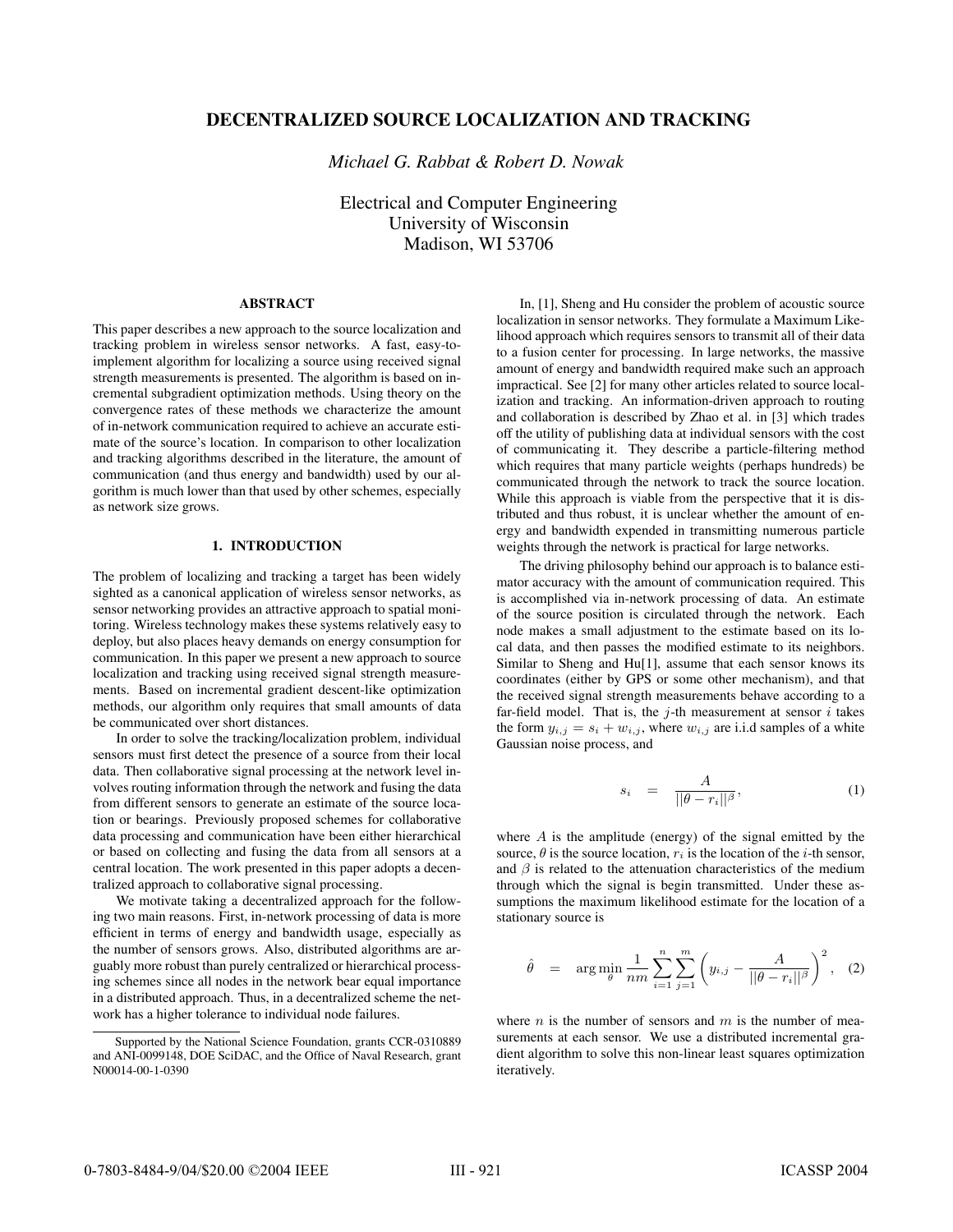### **2. DECENTRALIZED INCREMENTAL OPTIMIZATION**

In our algorithm a parameter estimate is cycled through the network. When each sensor receives the current estimate it makes a small adjustment based on its local data and then passes the updated estimate on to its neighbors. Without loss of generality, assume that sensors have been numbered  $i = 1, 2, \ldots, n$  according to their order in the cycle. On the  $k$ -th cycle, sensor  $i$  receives an estimate  $\psi_{i-1}^{(k)}$  from its neighbor and computes an update according to

$$
\psi_i^{(k)} = \psi_{i-1}^{(k)} - \alpha \nabla f_i(\psi_{i-1}^{(k)}), \tag{3}
$$

where  $\alpha > 0$  is the step size,  $\nabla f_i(\psi_{i-1}^{(k)})$  denotes the gradient of  $f_i$  evaluated at  $\psi_{i-1}^{(k)}$ , and

$$
f_i(\psi) = \sum_{j=1}^m \left( y_{i,j} - \frac{A}{||\psi - r_i||^{\beta}} \right)^2.
$$
 (4)

The algorithm begins with arbitrary initial condition  $\psi_0^{(0)} = \hat{\theta}^{(0)}$ , and after a complete cycle through the network we get  $\hat{\theta}^{(k)} =$ <br> $\theta^{(k)} = \theta^{(k+1)}$ . Note the similarities between this algorithm and  $\psi_n^{(k)} = \psi_1^{(k+1)}$ . Note the similarities between this algorithm and standard gradient descent. Essentially, at each subjection an unstandard gradient descent. Essentially, at each subiteration an update is made by optimizing the function  $f_i$  (which only depends on local data at sensor  $i$ ) for the current estimate. Now, the amount of in-network communication required for this algorithm is a function the number of cycles used therefore it is useful to understand the convergence behavior of this algorithm.

As presented above, the decentralized algorithm is a special case of incremental subgradient optimization methods. The general form of these optimization problems are concerned with minimizing functions of the form  $\hat{f}(\theta) = \sum_{i=1}^{n} f_i(\theta)/n$ . We use the following result presented by Nedić and Bertsekas in [4] to characfollowing result presented by Nedić and Bertsekas in [4] to characterize the tradeoff between estimator accuracy and resource usage. Assume that  $||\nabla f_i||/n \leq c$ . Then for a step size  $\alpha$ , after K cycles with

$$
K = \left[ \frac{||\theta^* - \theta^{(0)}||^2}{\alpha^2 c^2} \right] \tag{5}
$$

we have

$$
f(\theta^{(K)}) \le f(\theta^*) + \alpha c^2. \tag{6}
$$

Observe that as  $\alpha c^2$  goes to zero, the estimate  $\hat{\theta}^{(K)}$  gets arbitrarily close to minimizing our objective function,  $f$ . Thus, using  $(6)$  we can set a step size  $\alpha$  in order to be within  $\epsilon = \alpha c^2$  of the optimal cost, and (5) bounds the number of cycles required to achieve this accuracy. See [4] for a proof.

It should be noted that the description we give here is in terms of the gradient of  $f$  since in this paper we are optimizing a differentiable function, but in general these methods can be applied to nondifferentiable functions using subgradients rather than the gradient. Thus, the algorithm could easily extended to optimize a more complicated cost function – for instance, one depending on multi-modal measurements. The framework can also be modified to compute the MAP estimate by considering a prior density at each sensor.

Using these convergence results we can precisely quantify the performance of our algorithm for estimating the location of a stationary source. In general it is much more difficult to theoretically analyze the tracking performance of an algorithm without making assumptions about the source's dynamic behavior.

# **3. DISTRIBUTED VS. CENTRALIZED PROCESSING: ENERGY-ACCURACY ANALYSIS**

We assume that all communication of data through the network is packet-based and multihop as opposed to direct communication. Based on this model, the expected total energy used for in-network communication by any sensor network algorithm can be written as

$$
\mathcal{E}(n) = b(n) \times h(n) \times e(n), \tag{7}
$$

where  $b(n)$  is the total number of packet transmissions,  $h(n)$  is the average number of hops over which each packet is transmitted, and  $e(n)$  is the average amount of energy required to transmit one packet over one hop. In general,  $e(n)$  depends on the density of nodes and the actual communication system being used, thus we express energy consumption in terms of  $e(n)$ .

In one cycle of our incremental algorithm each node makes a single communication – the current location estimate – to its nearest neighbor. Thus, the average number of packets transmitted is  $b_{incr}(n) = O(nK)$ , where K is the number of cycles required for the desired level of accuracy determined according to (5) and (6). All communications in this scheme are between neighboring nodes so  $h_{incr}(n)=1$ . The total expected energy usage with the incremental algorithm for accuracy  $\epsilon$  is

$$
\mathcal{E}_{incr}(n) = O\left(\frac{n}{\epsilon^2} \ e(n)\right). \tag{8}
$$

That is, the total energy used in our decentralized approach grows linearly with the number of sensors, and is inversely related to the desired level of accuracy. Note that there is no dependence on the amount of data collected at each sensor since only the source location estimate is communicated through the network and not raw data.

Alternatively, consider the the approach where each sensor transmits all of its data to a fusion center. The number of packets transmitted is  $b_{cen}(n) = O(mn)$ . If the *n* nodes are uniformly distributed over a two-dimensional field then the average number of hops from any sensor to the network perimeter is  $h_{cen} =$  $O($  $O(\sqrt{n})$ , and the expected total communication energy for the centralized approach is  $\mathcal{E}_{cen}(n) = O(mn^{3/2}e(n))$ . In comparison to (8), we see that when  $\epsilon^2 \ge 1/(m\sqrt{n})$  the incremental approach is more efficient in terms of resource consumption. Thus as both the more efficient in terms of resource consumption. Thus, as both the size of the network and the amount of data collected at each node grow, decentralized in-network processing is much more advantageous than centralized processing from the perspective of energy and bandwidth consumption.

#### **4. SIMULATION RESULTS**

#### **4.1. Locating a Stationary Source**

We have simulated a scenario where 100 sensors are uniformly distributed over a  $100 \times 100$  field, with a stationary acoustic source positioned at a random location. From this point forward we also assume that  $\beta = 2$ . Of the 100 sensors in the field, those located with a radius of 15 from the source make 2 measurements of received signal strength and then implement the incremental subgradient method described above to find a maximum likelihood estimate for the source location (detecting the presence of a source from local data is a separate problem not addressed in this paper). The first sensor to detect the presence of an acoustic source and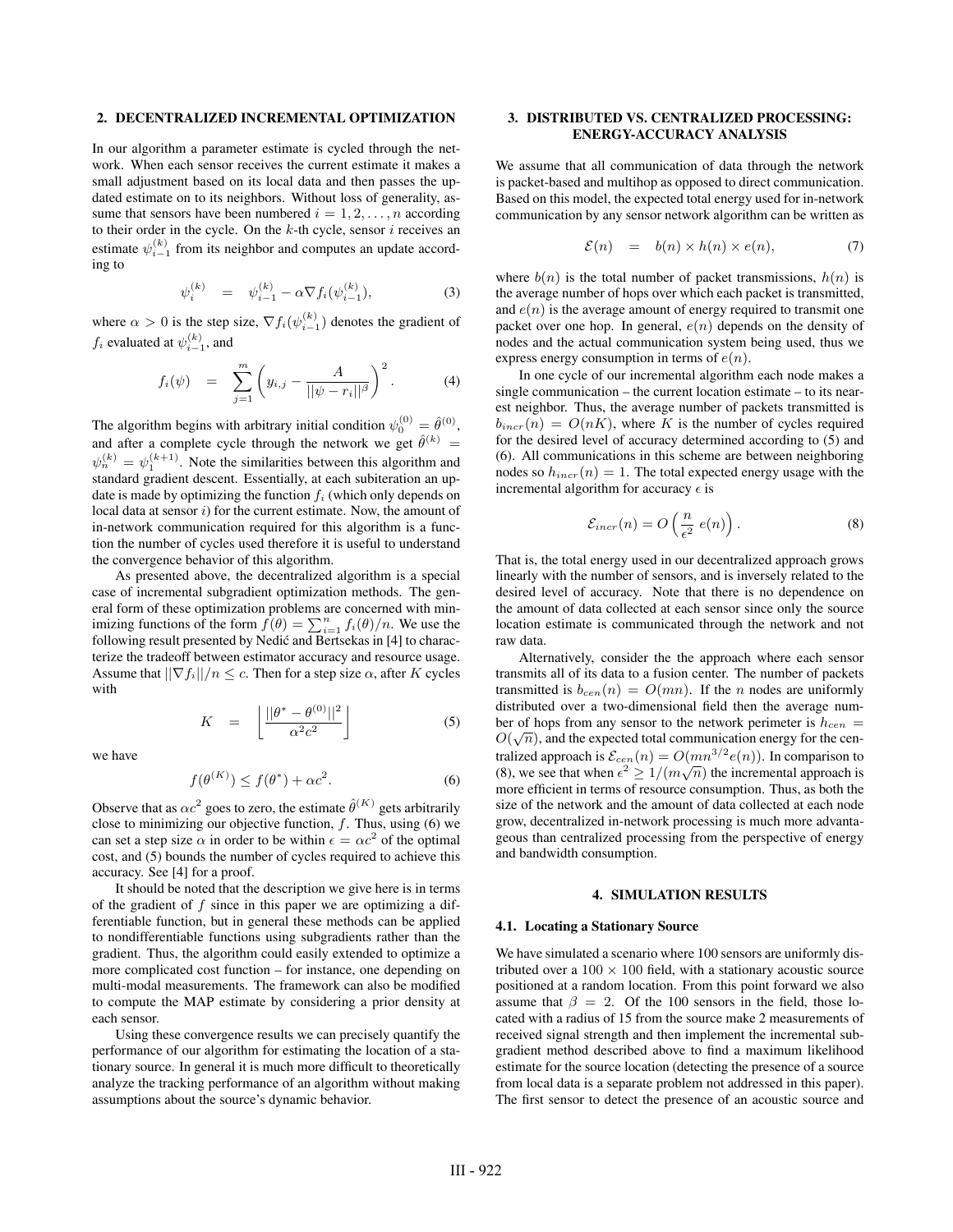generates an initial location estimate by choosing a point in a random direction at a distance from itself based on its local data. Figure 1 shows contours of the global cost function being optimized for one simulation. Solid black dots indicate active sensor locations and the black square in the center of the figure is the source location. In this case, 11 of the 100 sensors were in active range of the source. Parameters A and  $\sigma_w^2$  were such that the average SNR at active sensors was -11dB. The dashed line shows the solution trajectory with step size  $\alpha = 1$ . Circles along the trajectory denote the location estimate after each cycle. The estimate converges to the optimal solution after only a few cycles.



**Fig. 1**. Cost function contours and the solution trajectory for one simulation. In this case 15 of the 100 sensors in the  $100 \times 100$ field detect the source and collaborate to identify its location. The average SNR at an active sensor was <sup>−</sup>11dB.

Figure 2 illustrates the performance of our algorithm at various step sizes. For each step sizes  $\alpha$  between 0.1 and 5 (in increments of 0.1) the simulation as described above was repeated 500 times. The solid line shows the average root mean squared error (RMSE) and the dashed line represents the average number of optimization cycles before the decentralized algorithm reached a solution with the desired level of accuracy. As suggested by the theory, a more accurate solution can be achieved with smaller step sizes, however more cycles (and thus more energy and bandwidth) are required.

### **4.2. Tracking a Moving Source**

Next we analyze the performance of incremental subgradient methods for tracking a moving source. In the case of a stationary source we saw the trade-off between the accuracy of our position estimate and the number algorithmic cycles required to reach this accuracy. The number of cycles is directly proportional to the amount of communication required. In general it is difficult to theoretically analyze the performance of tracking algorithms without making some assumptions about source dynamics (e.g. assumptions on maximum source velocity or change of direction speeds). Through simulations we find that accuracy is still directly proportional to the step size,  $\alpha$ . However, as a consequence of the time con-



**Fig. 2**. The energy-accuracy tradeoff for locating a static source using incremental subgradient methods. Both RMSE (solid line) and the average number of cycles (dashed line) before reaching the desired level of accuracy are shown as functions of the step size,  $\alpha$ . Each data point represents the average over 500 simulations with different sensor configurations and source locations.

strained nature of the tracking application, the acceptable number of cycles before reaching an accurate solution is limited. Thus, for on-line tracking there is a restriction on processing time in addition to energy and bandwidth constraints.

To illustrate these tradeoffs we have simulated the situation where a source moves across a  $100 \times 100$  field, taking the dashed line trajectory displayed in Figure 3. The source moves from left to right across the field with a constant horizontal velocity, so that the true source velocity is proportional to the slope of it's trajectory. At each point in time, sensors within a radius of 15 of the source detect its presence, are activated, and make two signal strength measurements. Parameters A and  $\sigma_w^2$  are again set so that the average SNR at active sensors is <sup>−</sup>11dB. To account for the time constrained nature of the tracking problem we only allow one optimization cycle at each step in time. The active nodes circulate an estimate of the source location once, and this position estimate is then used as the initial estimate at the next point in time. Thus, the variable  $k$  in the incremental update equations acts as a discrete time variable and  $\hat{\theta}^{(k)}$  is the estimated source location at time k.

We repeated this experiment 100 times, with new sensor locations drawn randomly on each trial. Figure 4 shows the average RMSE at each point in time, for different step sizes. For smaller step size values the algorithm initially takes longer to "lock on" to the source location, but after locking on the average estimation error is lower than the error for larger step sizes. The increase in RMSE at later times (as the source reaches the right side of the sensor field) is due to the fact that the source velocity increases as it moves along this portion of the path (roughly from  $x = 70$  to 100). When a smaller step size is used the tracking algorithm can no longer keep up with the source, so the RMSE increases.

Figure 5 depicts the average RMSE over all time steps at different step sizes. The energy-accuracy analysis for the static source version of the decentralized algorithm revealed that estimator accuracy is inversely proportional to step size,  $\alpha$ , and that the desired level of accuracy increases like  $1/\sqrt{\alpha}$ . However, we see effects<br>due to the time-constraints in source tracking at very small step due to the time-constraints in source tracking at very small step sizes. Specifically, in the static case small step sizes allowed for a